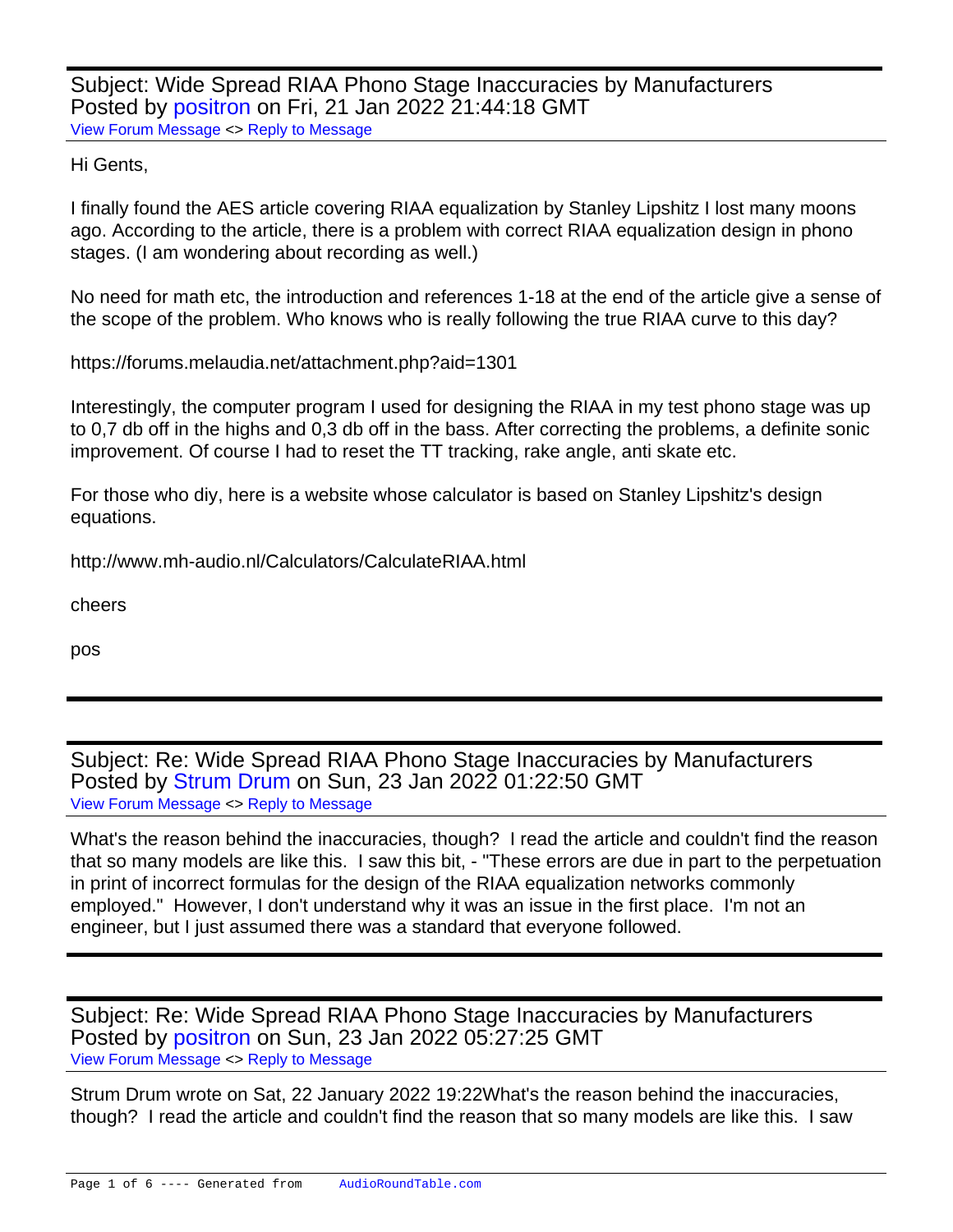this bit, - "These errors are due in part to the perpetuation in print of incorrect formulas for the design of the RIAA equalization networks commonly employed." However, I don't understand why it was an issue in the first place. I'm not an engineer, but I just assumed there was a standard that everyone followed.

What Stanley is stating is that the design equations used by the designers/engineers are not correct. It is one thing to calculate a single pole complex math problem, but when multiple poles are needed, very complex math is needed. The designers/engineers did not understand how to perform the correct math.

I surmised that there are equations in general, standard reference, use that are incorrect and were simply copied by many designers/engineers.

Hope this helps. Cheers.

pos

Subject: Re: Wide Spread RIAA Phono Stage Inaccuracies by Manufacturers Posted by [Strum Drum](https://audioroundtable.com/forum/index.php?t=usrinfo&id=8116) on Sun, 23 Jan 2022 20:36:09 GMT [View Forum Message](https://audioroundtable.com/forum/index.php?t=rview&th=23356&goto=95113#msg_95113) <> [Reply to Message](https://audioroundtable.com/forum/index.php?t=post&reply_to=95113)

Thank you, positron, for explaining the situation in simple terms. You would make a great teacher. I'm just so surprised that they messed up the math. It does seem complicated, though. Well, honestly, it goes over my head. Thanks for the share. It was an interesting read.

Subject: Re: Wide Spread RIAA Phono Stage Inaccuracies by Manufacturers Posted by [gofar99](https://audioroundtable.com/forum/index.php?t=usrinfo&id=3806) on Mon, 24 Jan 2022 02:21:15 GMT [View Forum Message](https://audioroundtable.com/forum/index.php?t=rview&th=23356&goto=95115#msg_95115) <> [Reply to Message](https://audioroundtable.com/forum/index.php?t=post&reply_to=95115)

Hi, I have found the various sets of formulas to be more or less close. They don't tell the whole story as the compliance with RIAA requires the output of the preamp to be right, not necessarily any individual stage. I use a 1% accurate inverse network with a very accurate signal generator. Then measure the output as a Bode plot on a calibrated scope with a suitable load. Doing it this way compensates for changes the actual circuit (not the EQ) usually causes. A qualifier is that with tube gear (all mine is) the brand, lot number and individual tubes will vary. It is unpredictable. When I hand select the tubes (same lot etc) it is possible to get matching within 0.5db when first installed. After 6 months or so the matching is not likely to be quite that good. I only use passive eq and no NFB in designs, if you use NFB you can get a slightly better long term result. IMO is that NFB is a double edged sword. Yes the numbers can be better, but I always hear some subtle changes in the presentation. Possibly it is just me, but I avoid NFB when ever I can.

Anyhow the site for calculations is a good one and I have used some calculations they had for speaker crossovers and box volumes.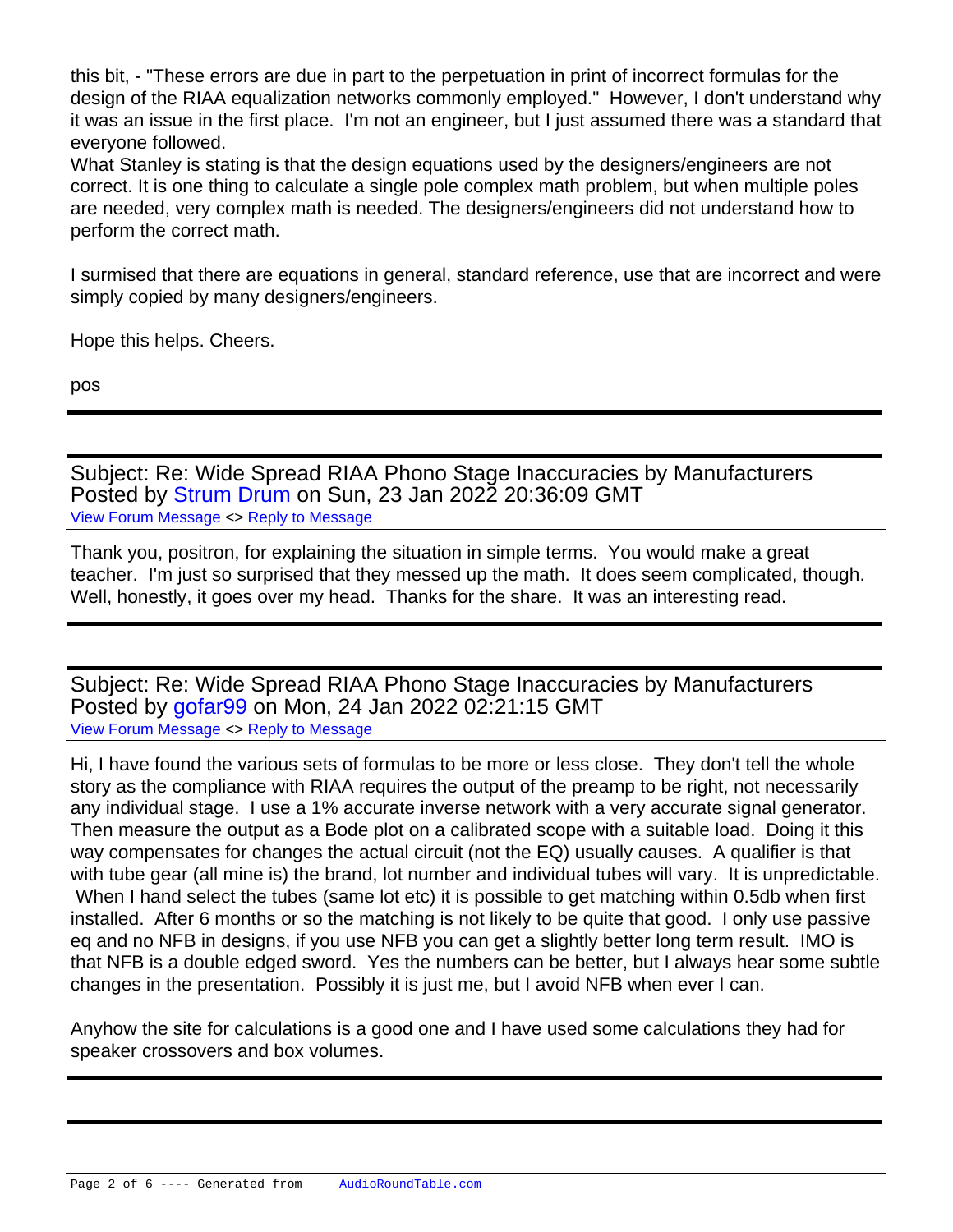Subject: Re: Wide Spread RIAA Phono Stage Inaccuracies by Manufacturers Posted by [positron](https://audioroundtable.com/forum/index.php?t=usrinfo&id=8732) on Mon, 24 Jan 2022 15:36:22 GMT [View Forum Message](https://audioroundtable.com/forum/index.php?t=rview&th=23356&goto=95117#msg_95117) <> [Reply to Message](https://audioroundtable.com/forum/index.php?t=post&reply_to=95117)

gofar99 wrote on Sun, 23 January 2022 20:21Hi, I have found the various sets of formulas to be more or less close. They don't tell the whole story as the compliance with RIAA requires the output of the preamp to be right, not necessarily any individual stage. I use a 1% accurate inverse network with a very accurate signal generator. Then measure the output as a Bode plot on a calibrated scope with a suitable load. Doing it this way compensates for changes the actual circuit (not the EQ) usually causes. A qualifier is that with tube gear (all mine is) the brand, lot number and individual tubes will vary. It is unpredictable. When I hand select the tubes (same lot etc) it is possible to get matching within 0.5db when first installed. After 6 months or so the matching is not likely to be quite that good. I only use passive eq and no NFB in designs, if you use NFB you can get a slightly better long term result. IMO is that NFB is a double edged sword. Yes the numbers can be better, but I always hear some subtle changes in the presentation. Possibly it is just me, but I avoid NFB when ever I can.

Anyhow the site for calculations is a good one and I have used some calculations they had for speaker crossovers and box volumes.

If I understand you correctly, the actual accuracy of the rest of the system also needs to be investigated. With that in mind, I don't seen any reason not to start with the RIAA network as it costs very little.

I have tried different tubes and the specs seem to stay close. I try to use the best tube manufacturer possible. Sourcing from a cathode follower would definitely keep deviation in milli db range.

The input following the passive network needs capacitance (including Miller capacitance) to be included in the network, and resistance to be high for accurate bass reproduction. Some include a pole at very low frequencies, but personally I don't include such a pole.

Hope this helps the diyers as it costs virtually nothing to get the RIAA correct.

I agree, I also do not use negative feedback type.

Stanley also addresses other poles, especially high frequency pole around 50khz. A recording RIAA emphasis network and associated circuitry cannot indefinitely increase gain as the frequency rises, so a high frequency pole exists. I have found that if I create a super high frequency pole as well, I notice a sonic difference. I am not sure it is worth it. Very interesting to investigate though.

cheers pos

Subject: Re: Wide Spread RIAA Phono Stage Inaccuracies by Manufacturers Posted by [gofar99](https://audioroundtable.com/forum/index.php?t=usrinfo&id=3806) on Wed, 26 Jan 2022 02:44:42 GMT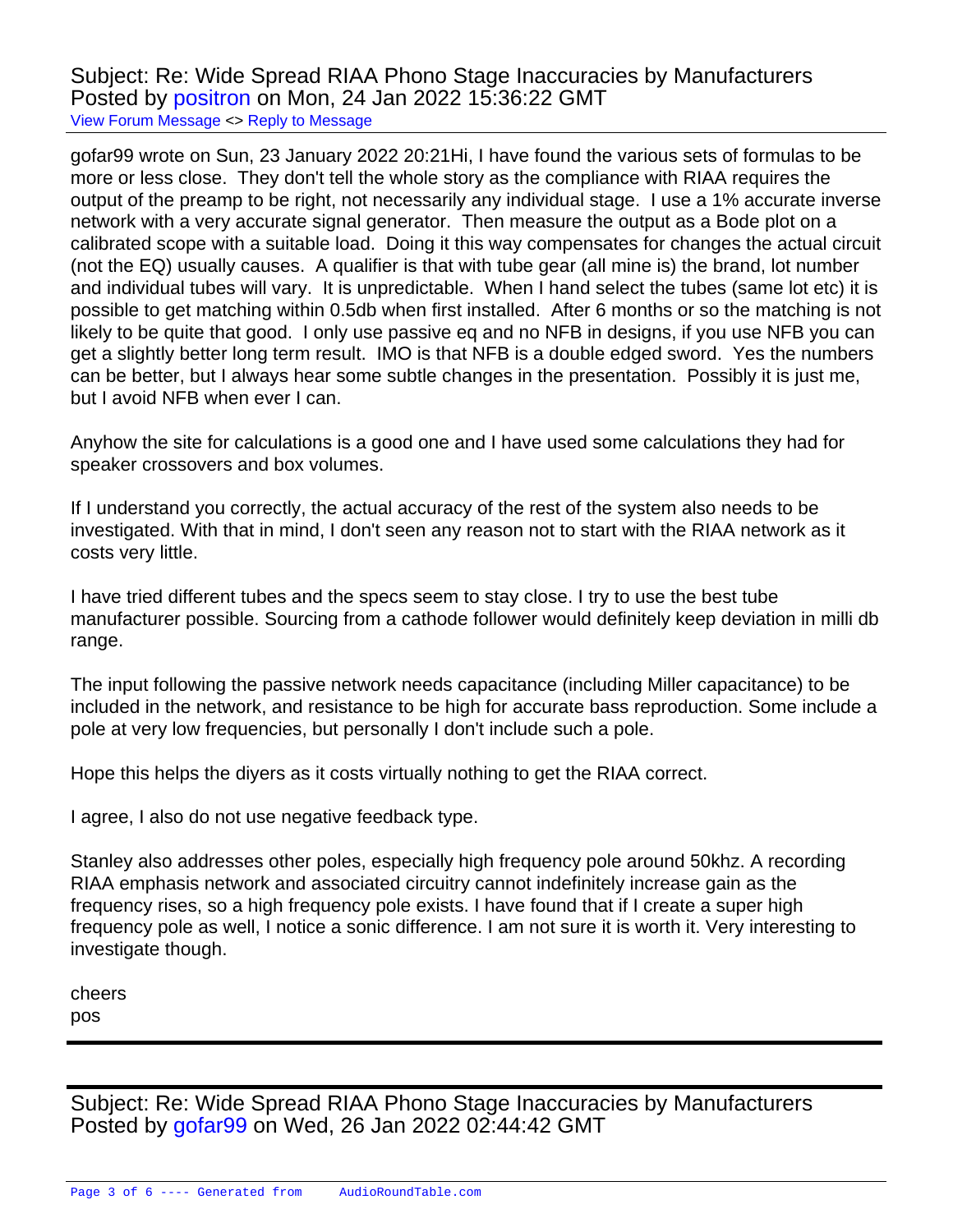Hi Good thoughts, but my experience is somewhat different. I find that tubes from one company do not always match characteristics with those from another. Several parameters can differ, Mu, Rp, residual noise and MillerC. Rp is the thing that seems most often different. I have not found Miller capacitance to be much of an issue although in builds with very high input impedance of the second stage it might contribute some. The formulas I use include that impedance in the calculations and compensate for it. One issue I have with some common formulas is that they don't address Rp well. Rp is necessarily included in the resistance feeding most RIAA passive networks. It is unfortunate that many of the formulas don't clearly indicate that it does and I am sure many builders have wondered why their preamps don't sound quite right. Generally I specify the tube type (not just like 12AX7, but if it actually is a 7025, ECC type or something else including the brand) to minimize errors on diy builds. And not to get too far off course some tubes sound different. A classic example of a type I use is the 5751. Most sound similar with one exception the JJ 5751 is way different. In the end I test all my builds on a scope and use my ears to verify that the sound is as I think it should be. In the end the ears are what matters.

Subject: Re: Wide Spread RIAA Phono Stage Inaccuracies by Manufacturers Posted by [positron](https://audioroundtable.com/forum/index.php?t=usrinfo&id=8732) on Thu, 27 Jan 2022 23:32:03 GMT [View Forum Message](https://audioroundtable.com/forum/index.php?t=rview&th=23356&goto=95139#msg_95139) <> [Reply to Message](https://audioroundtable.com/forum/index.php?t=post&reply_to=95139)

If I may Gofar, I think I can help with a closer, more accurate, and long term stability/success. I agree, no negative feeback loops, except for a very small amount of current feedback from the cathode resistor to give biasing etc (in my design). You may wish to use separate biasing technique, but that also has considerations.

The miller capacitance's effects depend upon the RIAA design. Using higher capacitance in the network (lower value resistors), the Miller capacitance will have negligible effects. If using a lower capacitance designed network (often seen with 12Axxx or even 6sn7 tubes), the miller capacitance will have more effect on the RIAA curve. So changing tubes with different Rps and miller capacitance will affect the RIAA more. Just a matter of how you wish to design and feel comfortable with.

A second point, I generally use a low Rp tube, and high R1, so the RIAA variance is small when changing out tubes. A low Rp tube will also give me a factor of 5 or 7 times less RIAA change than using a high Rp tube and high R1. Very general figures.

When using 12XXX type tubes with generally high Rp, the margin of design is also quite slim "balance" when considering moderate+ deviations from RIAA. Thus using a cathode follower to the RIAA network is generally an advantage for RIAA stability. However, every added stage generally deteriorates the musical quality.

It is true that all the stages should be accurate in a system, but RIAA is one place to start that is inexpensive for those with a TT. One can also compare their phono system to that of digital.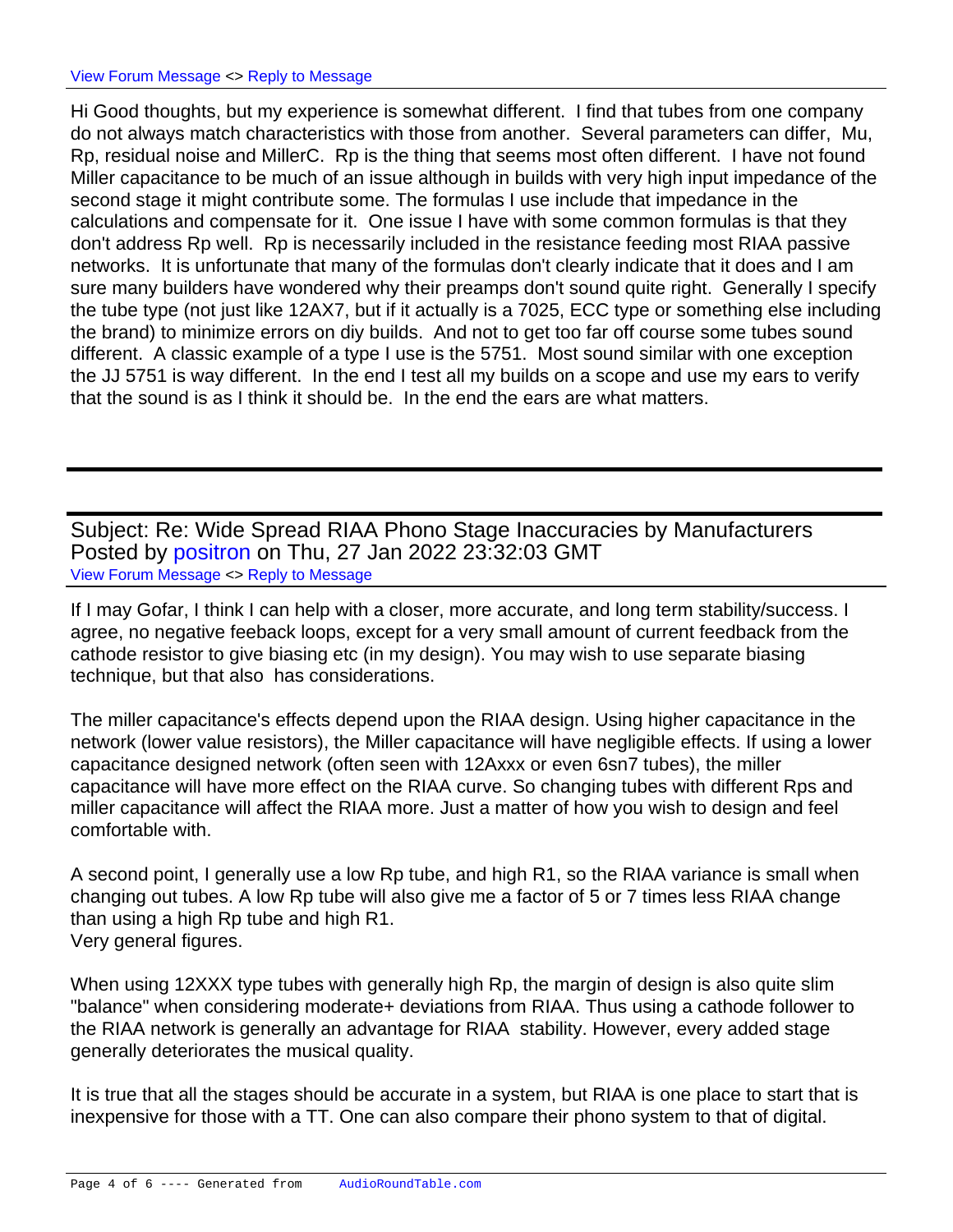Following that, one can then judge component auditions more accurately in one's home.

Working in a university Lab for a while, a scope is not accurate enough for a close accurate measurement imo. A quick, accurate, somewhat easy way to design an accurate RIAA netowrk, is to plug in a proper value of R1 resistor (which includes Rp and RL values) at this site, which uses Stanley Lipshitz's equations. I found it works wonderfully. (Personally, I use a Tektronix capacitance/resistance meter, but there are other accurate meters one can purchase to check values.)

http://www.mh-audio.nl/Calculators/CalculateRIAA.html

Using this site allows me to be withing 0,1db initial, and it stays quite close as the tube ages due to R1 resistor being much larger than Rp/RL. As mentioned earlier, I agree that no negative feedback if possible.

Cheers and continued good fortune tweaking your system.

pos

positron wrote on Mon, 24 January 2022 09:36gofar99 wrote on Sun, 23 January 2022 20:21Hi, I have found the various sets of formulas to be more or less close. They don't tell the whole story as the compliance with RIAA requires the output of the preamp to be right, not necessarily any individual stage. I use a 1% accurate inverse network with a very accurate signal generator. Then measure the output as a Bode plot on a calibrated scope with a suitable load. Doing it this way compensates for changes the actual circuit (not the EQ) usually causes. A qualifier is that with tube gear (all mine is) the brand, lot number and individual tubes will vary. It is unpredictable. When I hand select the tubes (same lot etc) it is possible to get matching within 0.5db when first installed. After 6 months or so the matching is not likely to be quite that good. I only use passive eq and no NFB in designs, if you use NFB you can get a slightly better long term result. IMO is that NFB is a double edged sword. Yes the numbers can be better, but I always hear some subtle changes in the presentation. Possibly it is just me, but I avoid NFB when ever I can.

Anyhow the site for calculations is a good one and I have used some calculations they had for speaker crossovers and box volumes.

If I understand you correctly, the actual accuracy of the rest of the system also needs to be investigated. With that in mind, I don't seen any reason not to start with the RIAA network as it costs very little.

I have tried different tubes and the specs seem to stay close. I try to use the best tube manufacturer possible. Sourcing from a cathode follower would definitely keep deviation in milli db range.

The input following the passive network needs capacitance (including Miller capacitance) to be